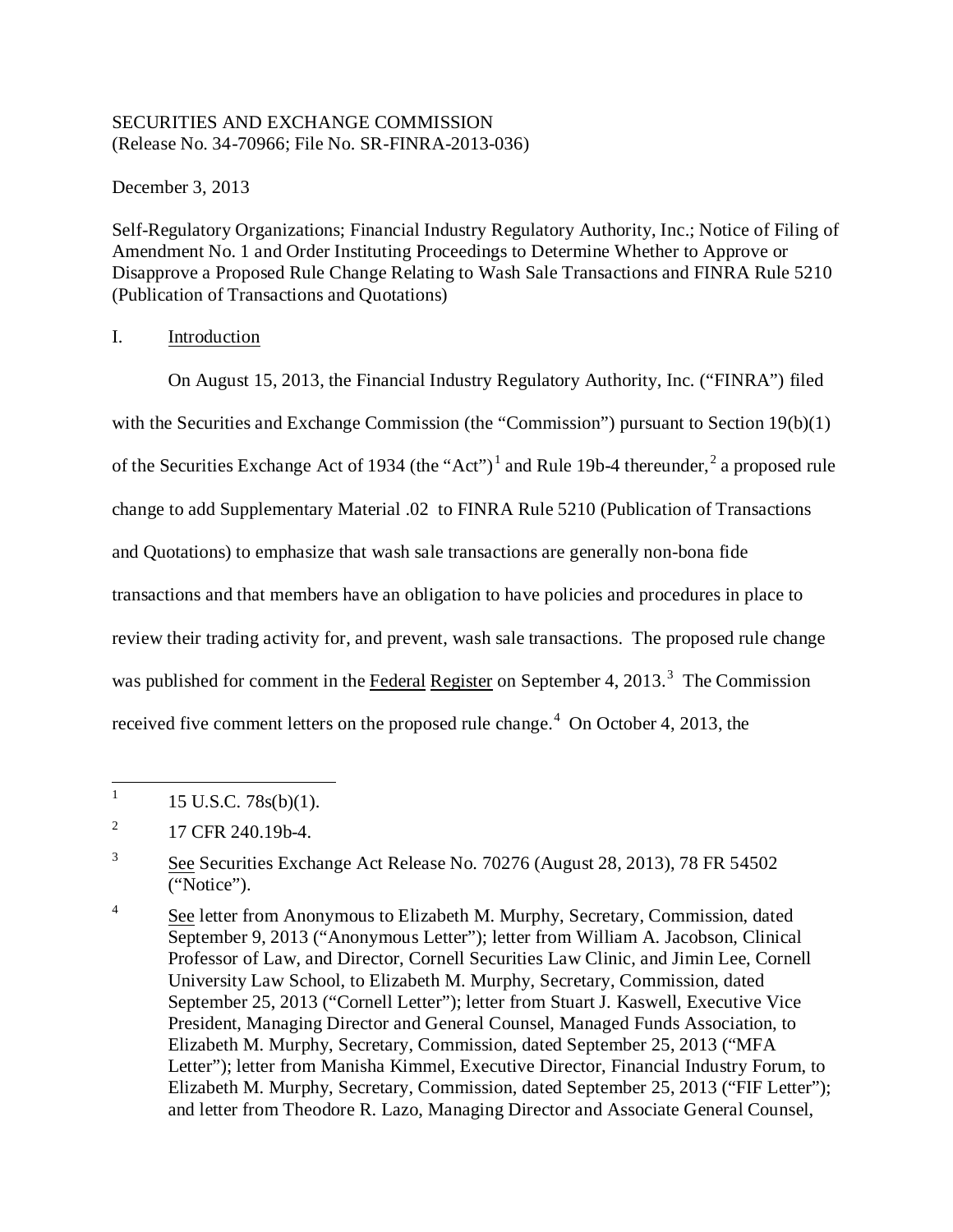Commission extended the time period for Commission action to December 3, 2013.<sup>5</sup> On December 2, 2013, FINRA submitted a response to the comment letters<sup>6</sup> and filed Amendment No. 1 to the proposed rule change. This order institutes proceedings under Section 19(b)(2)(B) of the  $Act<sup>7</sup>$  to determine whether to approve or disapprove the proposed rule change as modified by Amendment No. 1.

### II. Description of the Proposal

FINRA initially proposed to add Supplementary Material .02 to FINRA Rule 5210 to address members' obligations with respect to certain securities transactions that involve no change in the beneficial ownership of those securities (referred to by FINRA as "wash sales"), that are occurring and being disseminated to the public when there is no fraudulent or manipulative motivation for the trading activity at issue.<sup>8</sup> The proposed rule change explains that wash sales are generally non-bona fide transactions for purposes of Rule 5210 and that member firms must have policies and procedures that are reasonably designed to review their trading for wash sale transactions and to prevent such transactions from taking place. The proposed rule excludes from the definition of wash sale, transactions that do not result in a change of beneficial ownership, but that originate from unrelated algorithms or from separate

 $\overline{a}$ 

Securities Industry and Financial Markets Association, to Elizabeth M. Murphy, Secretary, Commission, dated October 4, 2013 ("SIFMA Letter").

<sup>5</sup> See Securities Exchange Act Release No. 70613 (October 4, 2013), 78 FR 62784 (October 22, 2013).

 $\frac{6}{100}$  See letter to Elizabeth M. Murphy, Secretary, Commission, from Brant K. Brown, FINRA, dated December 2, 2013 ("FINRA Letter").

 $7 \t15$  U.S.C. 78s(b)(2)(B).

<sup>&</sup>lt;sup>8</sup> Securities transactions that do not result in a change of beneficial ownership of the securities and that are undertaken for the purpose of creating or inducing a false or misleading appearance of activity in the securities are already prohibited by existing securities laws and FINRA rules. See footnote 11, infra.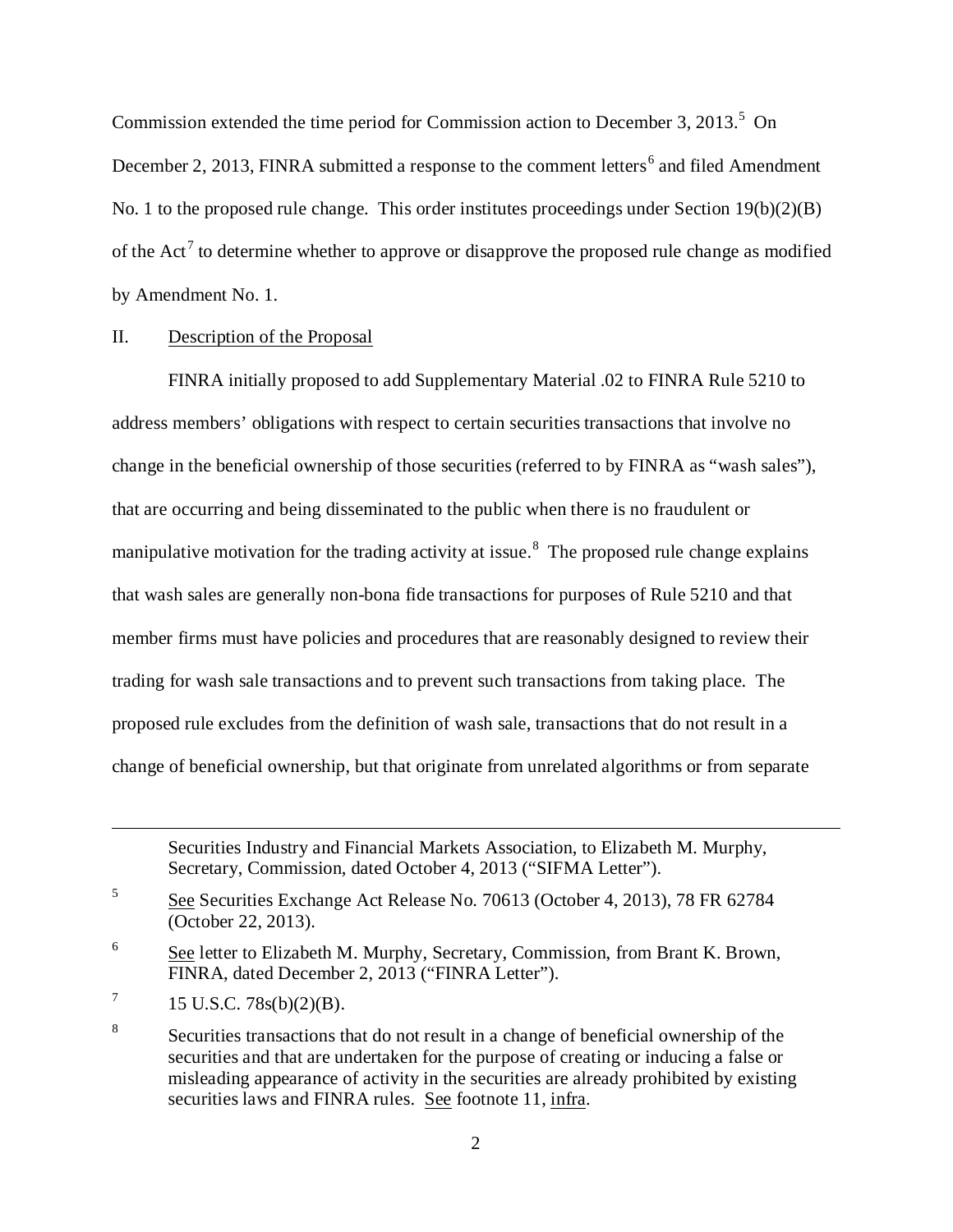and distinct trading strategies, provided these transactions are not undertaken for manipulative or other fraudulent purposes.<sup>9</sup> The proposed rule also initially provided that algorithms or trading strategies within the most discrete unit of an effective system of internal controls at a member firm are presumed to be related, and provided the following examples of the "most discrete unit of an effective system of internal controls" in the text of the rule: an aggregation unit, or individual trading desks within an aggregation unit separated by reasonable information barriers, as applicable.

Even if transactions resulting in no change of beneficial ownership were not undertaken with fraudulent or manipulative intent, FINRA believes these transactions can create a misimpression of the level of legitimate trading interest and activity in the security. In a number of instances, FINRA has found that these types of transactions can account for a material percentage (e.g., over 5%) of the consolidated trading volume in a security on a particular day, which can distort the market information that is publicly available for that security. FINRA states that the proposed rule change is intended to address wash sales occurring due to orders sent by a single algorithm or the interaction of multiple, related algorithms operated by a single firm. The proposal does not seek to prevent trading activity that results from separate trading strategies operating within a single firm. FINRA explains that, in many situations, what may seem to be wash sale activity occurs as a result of orders that originate from the same firm, but from separate or distinct underlying trading strategies (e.g., separate "desks," aggregation units, or algorithms) that have different—and sometimes competing—investment objectives and that deliberately do not interact with each other before generating orders to the market.

<sup>&</sup>lt;sup>9</sup> FINRA notes that transactions that originate from unrelated algorithms or from separate or distinct trading strategies, trading desks, or aggregation units that are frequent or numerous may raise a presumption that such transactions were undertaken with the intent that they cross and may, therefore, be intended as manipulative or fraudulent.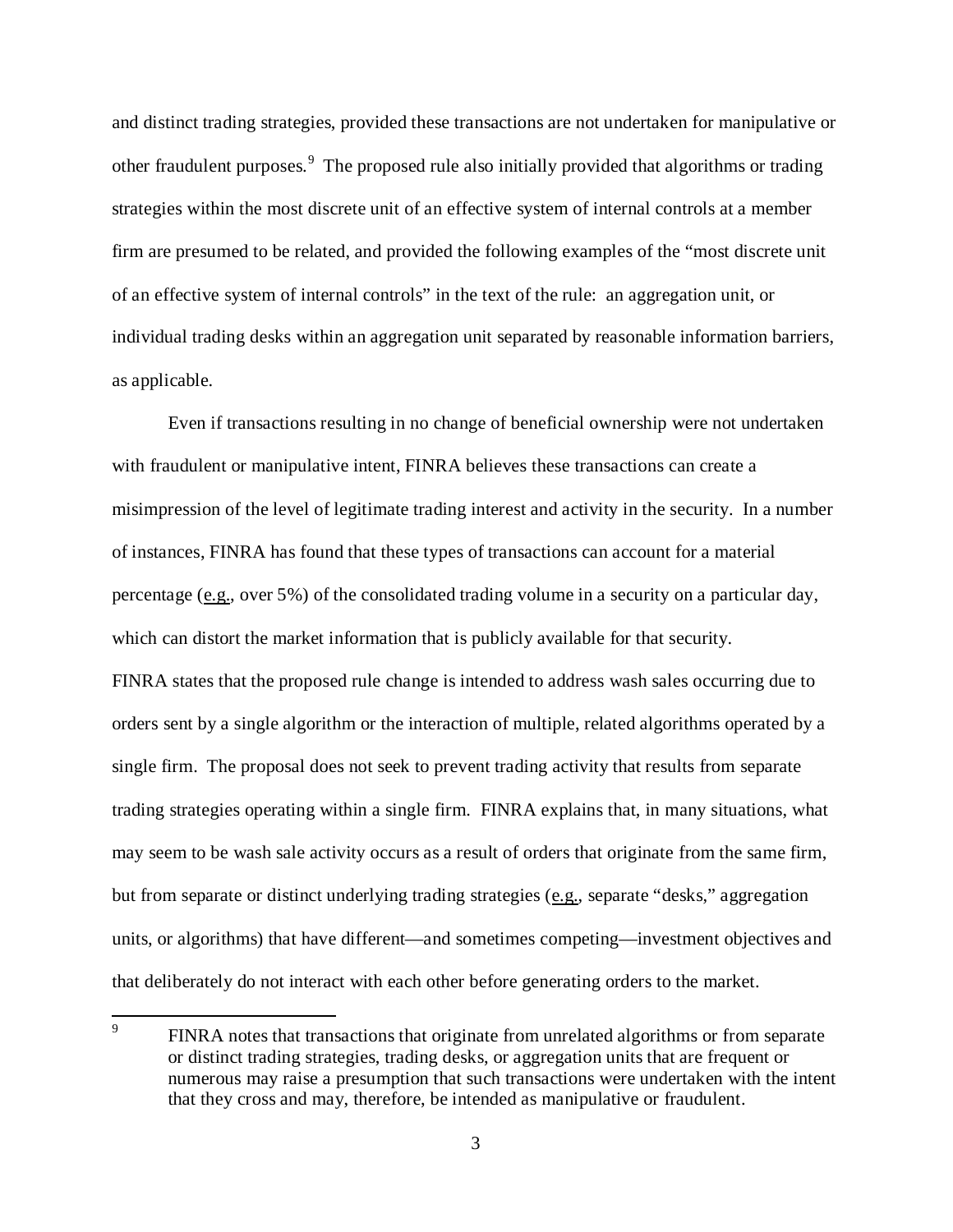FINRA states that only those firms that engage in a pattern or practice of effecting wash sale transactions that result in a material percentage of the trading volume in a particular security would generally violate Rule 5210. The proposed rule change requires reasonable policies and procedures and would not, therefore, apply to isolated wash sale transactions, provided the firm's policies and procedures were reasonable.<sup>10</sup>

FINRA rules and the federal securities laws explicitly prohibit transactions in securities that do not result in a change of beneficial ownership of the securities when there is a fraudulent or manipulative purpose behind the trading activity.<sup>11</sup> In addition, FINRA Rule 5210 provides that no member may cause to be published or circulated any report of a securities transaction unless the member knows or has reason to believe that the transaction was a bona fide transaction. Supplementary Material .01 states that "[i]t shall be deemed inconsistent with Rules 2010 (Standards of Commercial Honor and Principles of Trade), 2020 (Use of Manipulative, Deceptive or Other Fraudulent Devices) and 5210 (Publication of Transactions and Quotations) for a member to publish or circulate or cause to be published or circulated, by any means whatsoever, any report of any securities transaction or of any purchase or sale of any security unless such member knows or has reason to believe that such transaction was a bona fide transaction, purchase or sale." FINRA represents that each FINRA member has an existing obligation to know, or have a basis to believe, that transactions in which it participates are bona fide. FINRA states that a member must review its trading activity to determine whether it is engaging in wash sale transactions and make changes to minimize their occurrence.

<sup>&</sup>lt;sup>10</sup> FINRA notes that the proposed rule change would not change member firms' existing obligations under NASD Rule 3010 and FINRA Rule 2010 with respect to wash sales.

<sup>&</sup>lt;sup>11</sup> See, e.g., 15 U.S.C. 78 $i$ (a)(1); FINRA Rule 6140(b).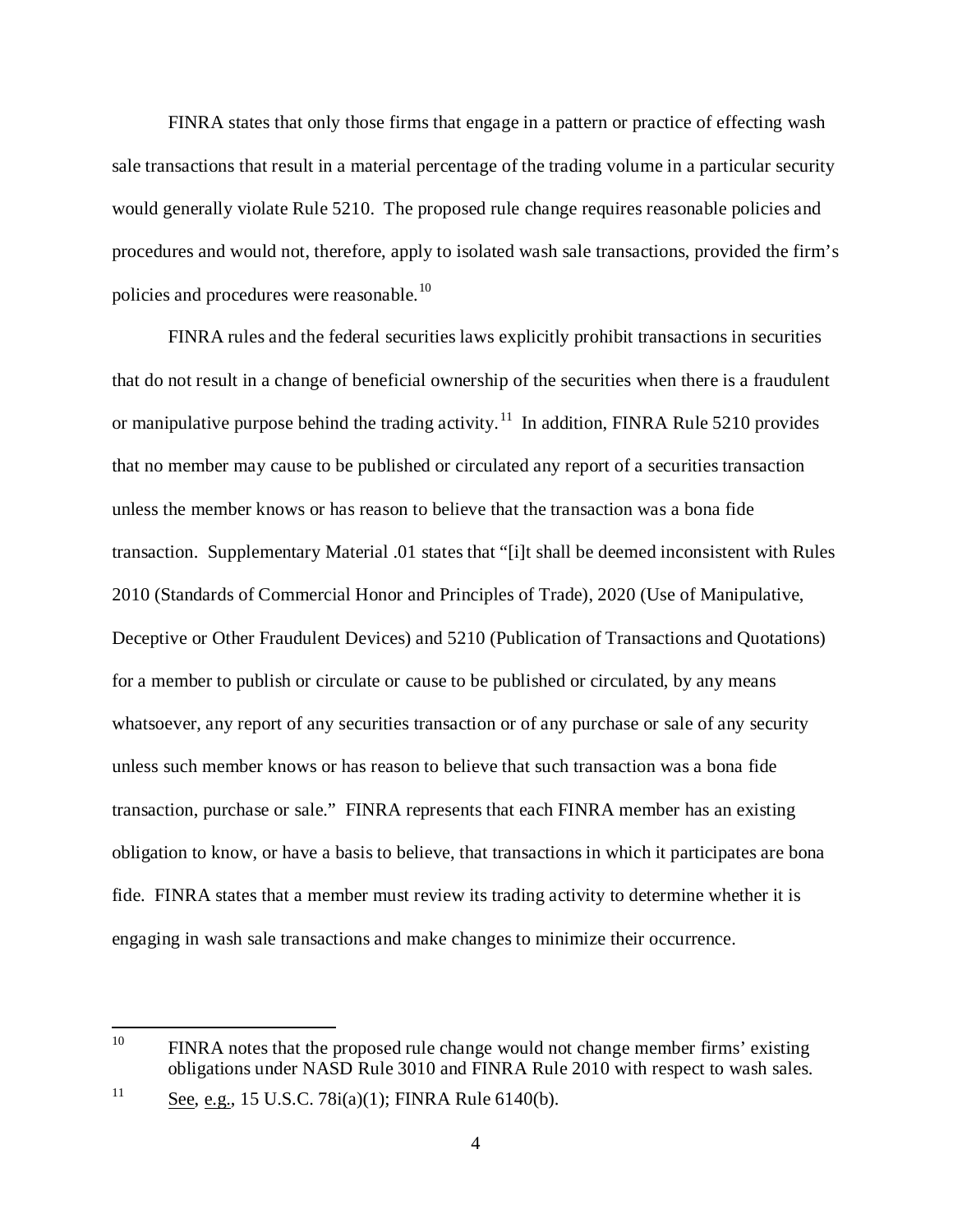In response to the comments received,  $12$  FINRA filed Amendment No. 1 which would amend the proposed rule change in the following ways: (1) by replacing the term "wash sale" with "self-trade;" (2) by clarifying that self-trades are transactions in a security resulting from the unintentional interaction of orders originating from the same firm that involve no change in the beneficial ownership of the security, and are bona fide transactions; (3) by clarifying that the policies and procedures required by Rule 5210 must be reasonably designed to review trading activity for, and prevent, a pattern or practice of self-trades resulting from orders originating from a single algorithm or trading desk, or related algorithms or trading desks; (4) by clarifying that transactions resulting from orders that originate from unrelated algorithms or separate and distinct trading strategies within the same firm would generally be considered bona fide selftrades; and (5) by removing the examples from the proposed rule text of the types of algorithms or trading desks FINRA would presume to be related for purposes of Rule 5210.

### III. Comment Letters

As noted above, the Commission received five comment letters regarding the proposed rule change<sup>13</sup> and FINRA responded to the comments.<sup>14</sup> One comment letter supported the proposal. <sup>15</sup> Three comment letters suggested modifications to the proposal. 16 One comment letter opposed the proposal. $^{17}$ 

The commenter who supports the proposed rule change believes the proposed rule will enhance the integrity of the markets by requiring FINRA members to prevent unintended wash

- <sup>14</sup> See FINRA Letter, supra note 6.
- <sup>15</sup> See Cornell Letter, supra note 4.

<sup>17</sup> See Anonymous Letter, supra note 4.

 $12$  See supra note 4.

<sup>13</sup> See supra note 4.

<sup>&</sup>lt;sup>16</sup> See MFA Letter, FIF Letter, and SIFMA Letter, supra note 4.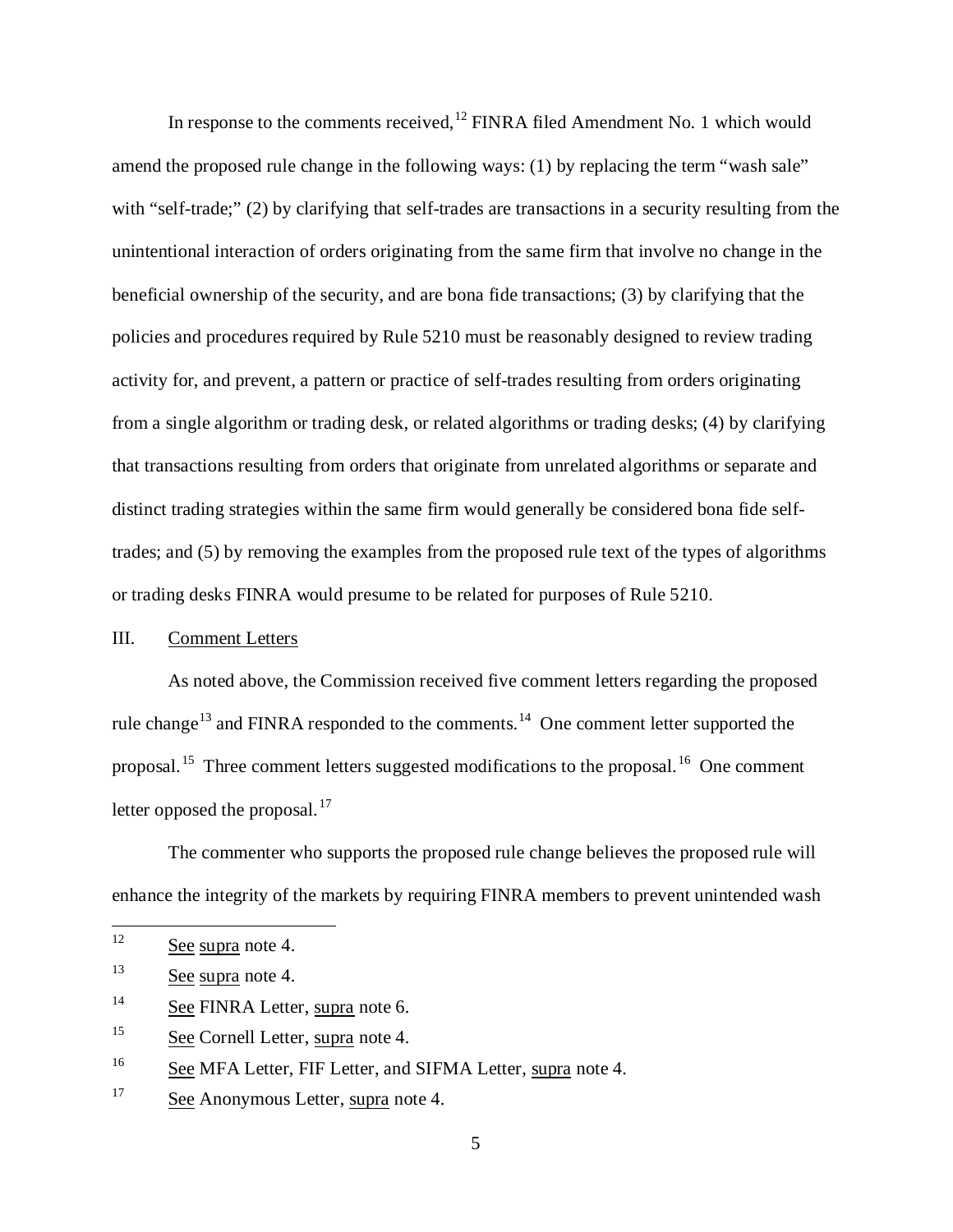sales from being effected, which can otherwise result in misleading volume in a security.<sup>18</sup> Further, the commenter agrees that not all wash sales can be prohibited, so it believes that the exception in the proposed rule for wash sale transactions resulting from unrelated algorithms or from separate and distinct trading strategies is appropriate.<sup>19</sup>

The three commenters who also support the proposed rule change, but recommend modifications, believe that the proposal is too restrictive in certain respects.<sup>20</sup> One such commenter argues that the unintentional interaction of orders from one or more algorithms from a single firm should not be a violation of Rule  $5210<sup>21</sup>$  and that the proposed rule change may create "a chilling effect on legitimate trading."<sup>22</sup> The commenter believes that there should not be a presumption that algorithms within the most discrete trading units are related as they may only share common oversight staff and the same trading unit, but have different trading strategies.<sup>23</sup> In its letter, FINRA responded by stating that there should continue to be a rebuttable presumption that algorithms within the most discrete unit of a firm's internal controls are related.<sup>24</sup> FINRA agrees that firms should be able to attempt to demonstrate their compliance and rebut such a presumption.<sup>25</sup> By referencing examples such as aggregation units or

<sup>&</sup>lt;sup>18</sup> See Cornell Letter, supra note 4, at 1.

 $19$  See id., at 2.

<sup>&</sup>lt;sup>20</sup> See MFA Letter; FIF Letter; SIFMA Letter; supra note 4.

<sup>&</sup>lt;sup>21</sup> See MFA Letter, supra note 4, at 1.

 $22$  See id., at 2.

<sup>&</sup>lt;sup>23</sup> See id., at 3.

<sup>&</sup>lt;sup>24</sup> See FINRA Letter, supra note 6, at 5.

 $25$  See id.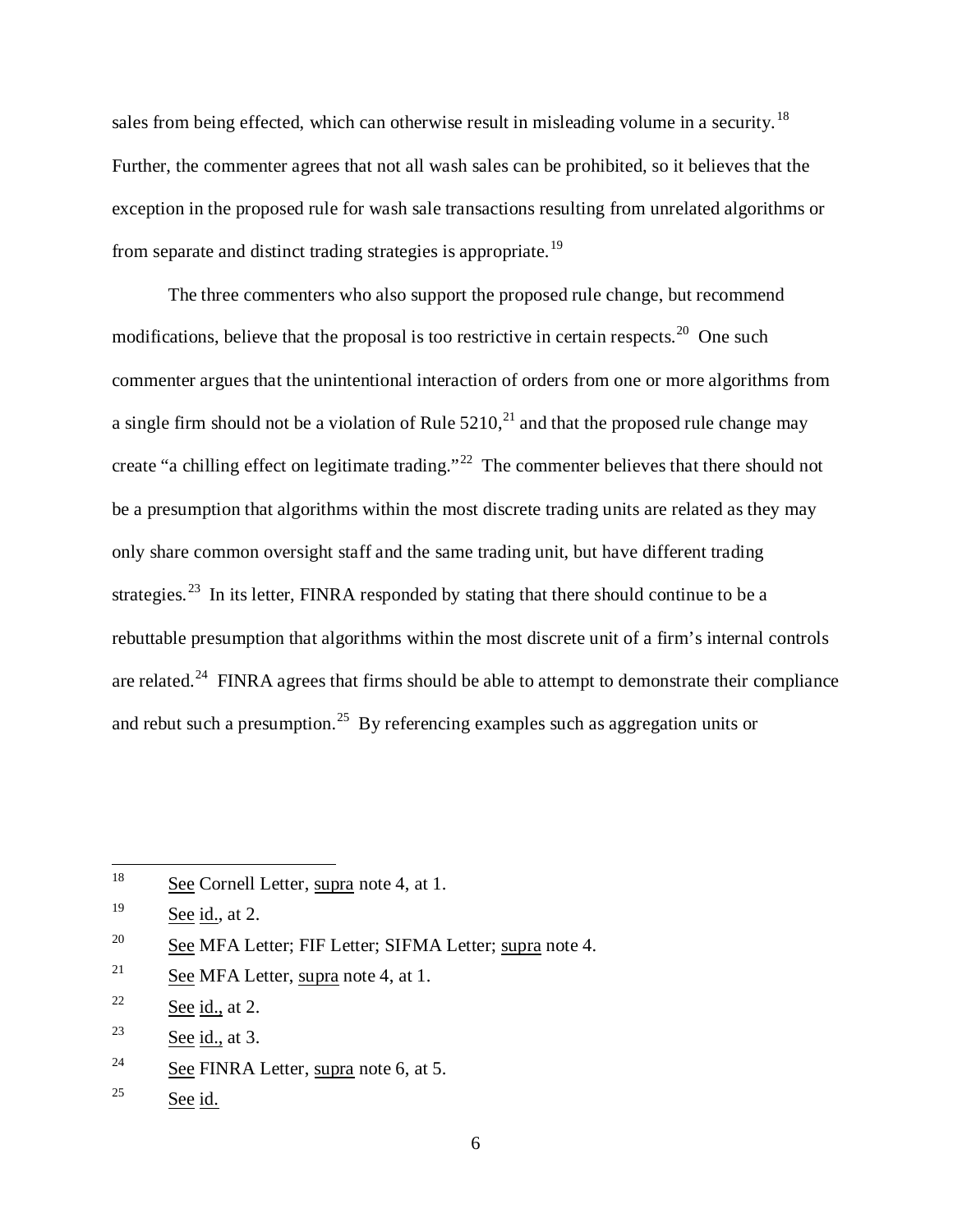information barriers, FINRA stated that it did not intend to limit the rule to those examples. To avoid confusion, however, FINRA is proposing to remove the examples.  $^{26}$ 

The commenter also requests clarification from FINRA that algorithms are not considered "related" "because they share common infrastructure, inputs such as market data or certain characteristics of a security, or had common quantitative researchers."<sup>27</sup> The commenter recommends that the proposed rule change make clear that unrelated trading algorithms would not incur liability,<sup>28</sup> and that the proposed rule change should be limited to equities executed and reported in the United States and not be applied to transactions that are not publicly reported.<sup>29</sup> Finally, the commenter supports the development by markets of a functionality to prevent the unintentional interaction of orders from one or more algorithms at a single firm, and believes that FINRA members should take reasonable steps to prevent such transactions from being publicly reported.<sup>30</sup> In its letter, FINRA responded by stating, among other things, that it does not believe the rule should be limited to equity securities as the same issues can arise in fixed-income transactions.<sup>31</sup>

Another commenter who supports modifications to the proposal disagrees with the presumption made in the proposed rule that algorithms are related if they are in the same

<sup>27</sup> See MFA Letter, supra note 4, at 3.

<sup>&</sup>lt;sup>26</sup> At the same time, FINRA believes it is unlikely that in such situations firms will be able to rebut the presumption that algorithms are "related." FINRA also clarifies that, notwithstanding a presumption that such algorithms are "related," firms are permitted to attempt to demonstrate that two or more algorithms within the most discrete unit of a firm's internal controls, such as an aggregation unit, are not "related." See id.

<sup>28</sup> See id.

<sup>&</sup>lt;sup>29</sup> See MFA Letter, supra note 4, at 2.

<sup>&</sup>lt;sup>30</sup> See MFA Letter, supra note 4, at 3.

<sup>&</sup>lt;sup>31</sup> See FINRA Letter, supra note 6, at 7.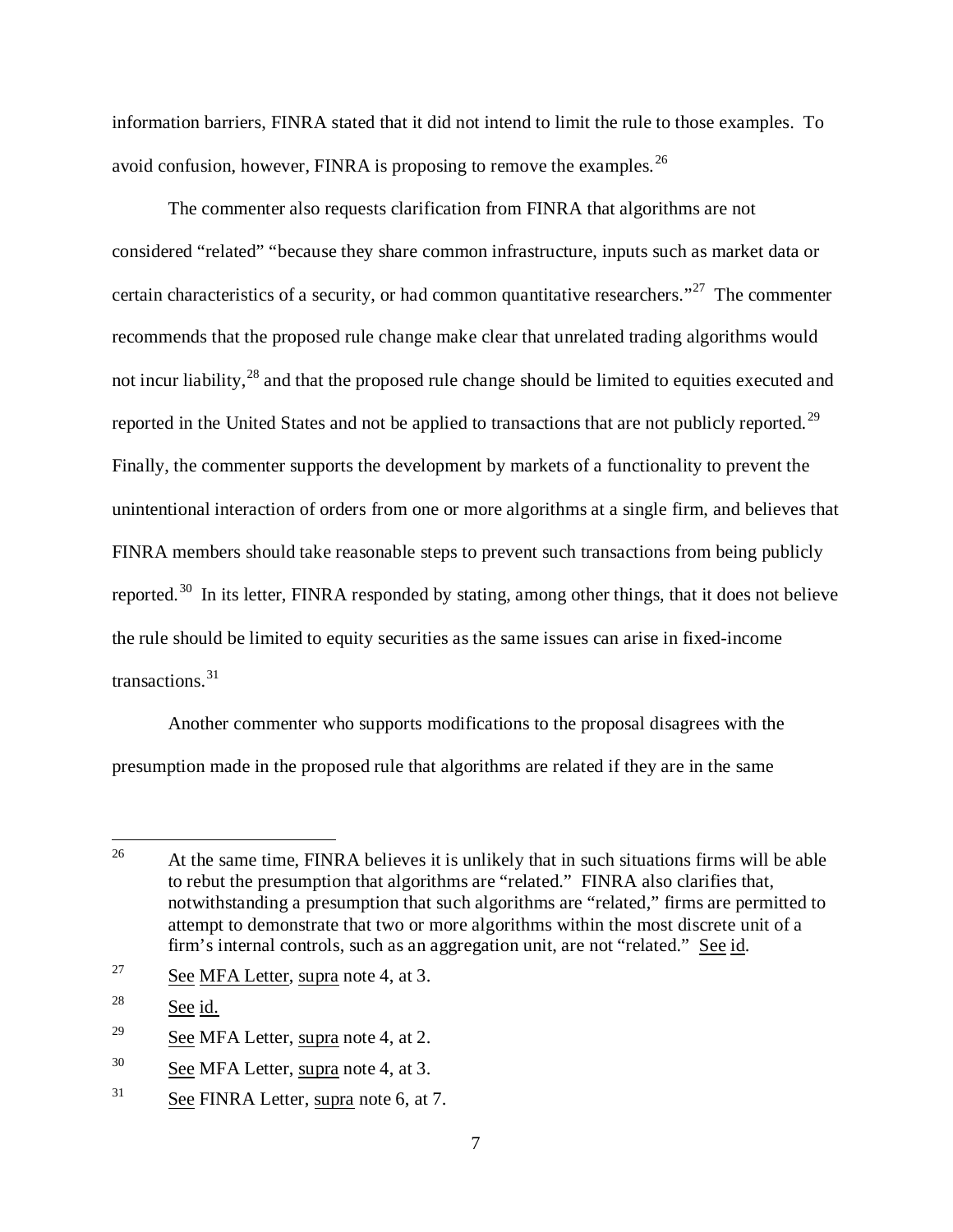aggregation unit or are not separated by information barriers within a firm.<sup>32</sup> The commenter argues that the proposed rule would require such algorithms to have the capability of knowing the orders submitted by other algorithms within the same aggregation unit (or not separated by information barriers) to thus prevent their orders from crossing, which the commenter believes would require "a substantial development effort," and could negatively affect legitimate trading activity.<sup>33</sup> In addition, the commenter is concerned with the proposed requirement that firms have policies and procedures in place that are reasonably designed to review their trading activity for, and prevent, wash sale transactions. The commenter believes it would be a significant challenge for firms to prevent wash sale transactions from taking place, and notes that current wash sale surveillances are done on a post-trade basis.<sup>34</sup> The commenter argues that the better standard would be to require firms to monitor wash sale activity and implement controls "where such activity demonstrates a pattern or practice of effecting wash sale transactions that result in a material percentage of the volume in a security."<sup>35</sup> Review of such activity would occur on a post-trade basis. The commenter also lists several examples where it believes that the prevention requirement in the proposed rule could negatively affect legitimate trading activity,  $36$  such as by prohibiting an investment advisor from placing orders for different beneficial owners on both sides of the market.<sup>37</sup> FINRA responded to this last point by noting that it does not intend to

<sup>&</sup>lt;sup>32</sup> See FIF Letter, supra note 4, at 1.

 $33$  See id., at 2.

<sup>34</sup> See id.

<sup>35</sup> See id.

<sup>36</sup> See id., at 2-3.

<sup>37</sup> See FIF Letter, supra note 4, at 3.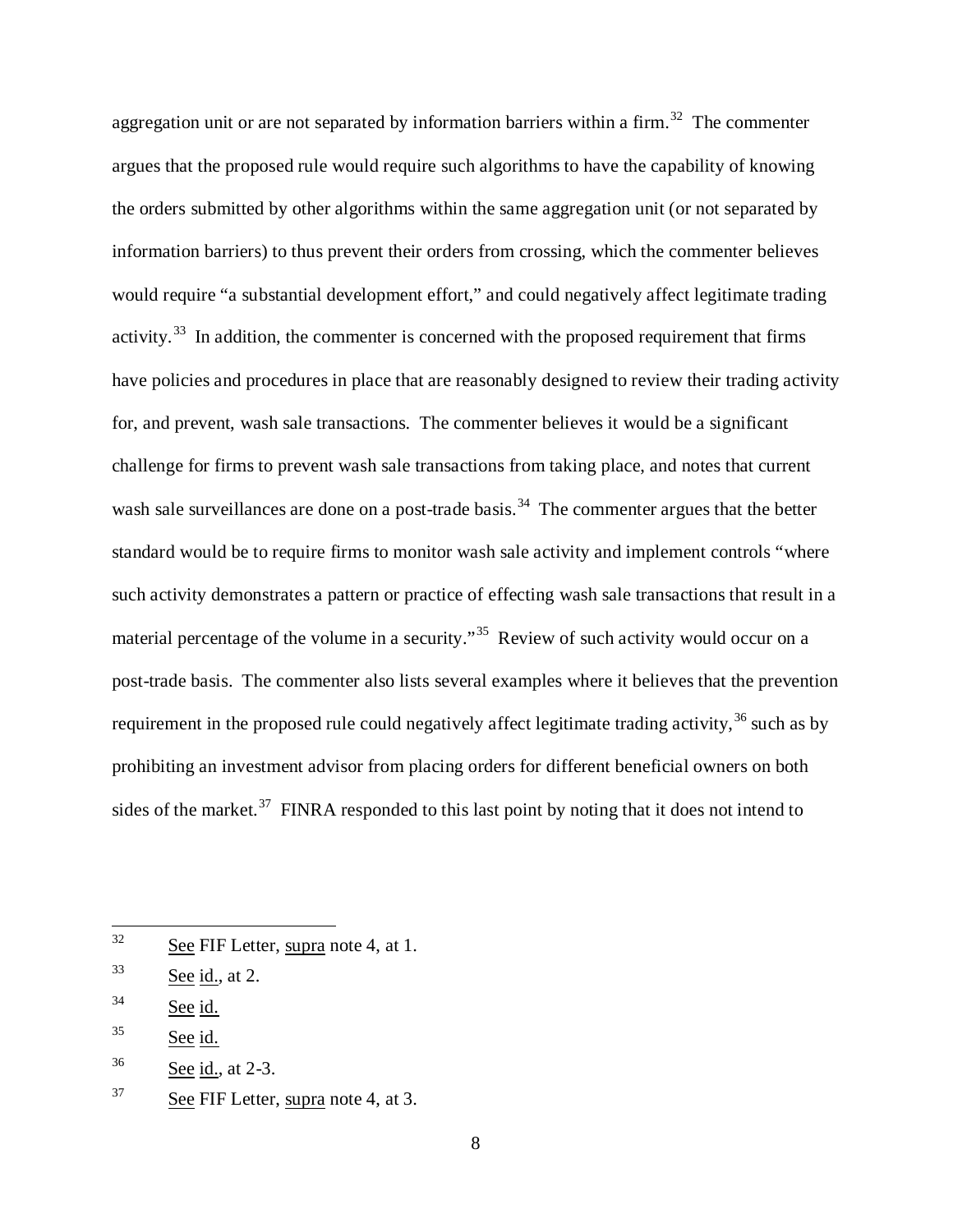modify the rule to remove the word "prevent" as there are already exchanges that "provide functionalities and tools to help firms prevent self-trades."<sup>38</sup>

The third commenter also recommends modifications to the proposal. First, the commenter states that the proposed rule change should refer to "wash sales" as "self-trades" instead, as it believes that the term "wash sales" connotes manipulation or fraudulent activity.<sup>39</sup> In response to the comment, FINRA has determined to change the use of the term "wash sale" to "self-trade" to avoid the implication that the types of trading activity addressed in the supplementary material are limited to trading that is undertaken with manipulative intent. FINRA defines "self-trade" for purposes of the rule as a transaction in a security resulting from the unintentional interaction of orders originating from the same firm that involves no change in the beneficial ownership of the security.<sup>40</sup>

Additionally, the commenter recommends that FINRA amend the proposed rule change to instead require firms to have policies and procedures to monitor and prevent "self-trades" that constitute a large amount of trading volume in a security on a trading day.<sup>41</sup> Further, the commenter believes that the proposed rule text should be amended to state that only brokerdealers that engage in a pattern or practice of unintentional "self-trades" that result in a material amount of trading volume would be in violation of the proposed rule.<sup>42</sup> The commenter urges

 <sup>38</sup> See FINRA Letter, supra note 6, at 7.

<sup>39</sup> See SIFMA Letter, supra note 4, at 2.

<sup>&</sup>lt;sup>40</sup> See FINRA Letter, supra note 4, at 5-6. FINRA notes, however, that the use of the term "self-trade" in this context does not change members' existing obligations with respect to the prevention of wash sales under NASD Rule 3010 and FINRA Rule 2010.

<sup>&</sup>lt;sup>41</sup> The commenter suggests specifically: "policies and procedures reasonably designed to monitor for and prevent the otherwise unintentional transactions that result in no change of beneficial ownership that constitutes a material percentage of consolidated trading volume in a subject security on a particular day." See SIFMA Letter, supra note 4, at 3.

<sup>42</sup> See id.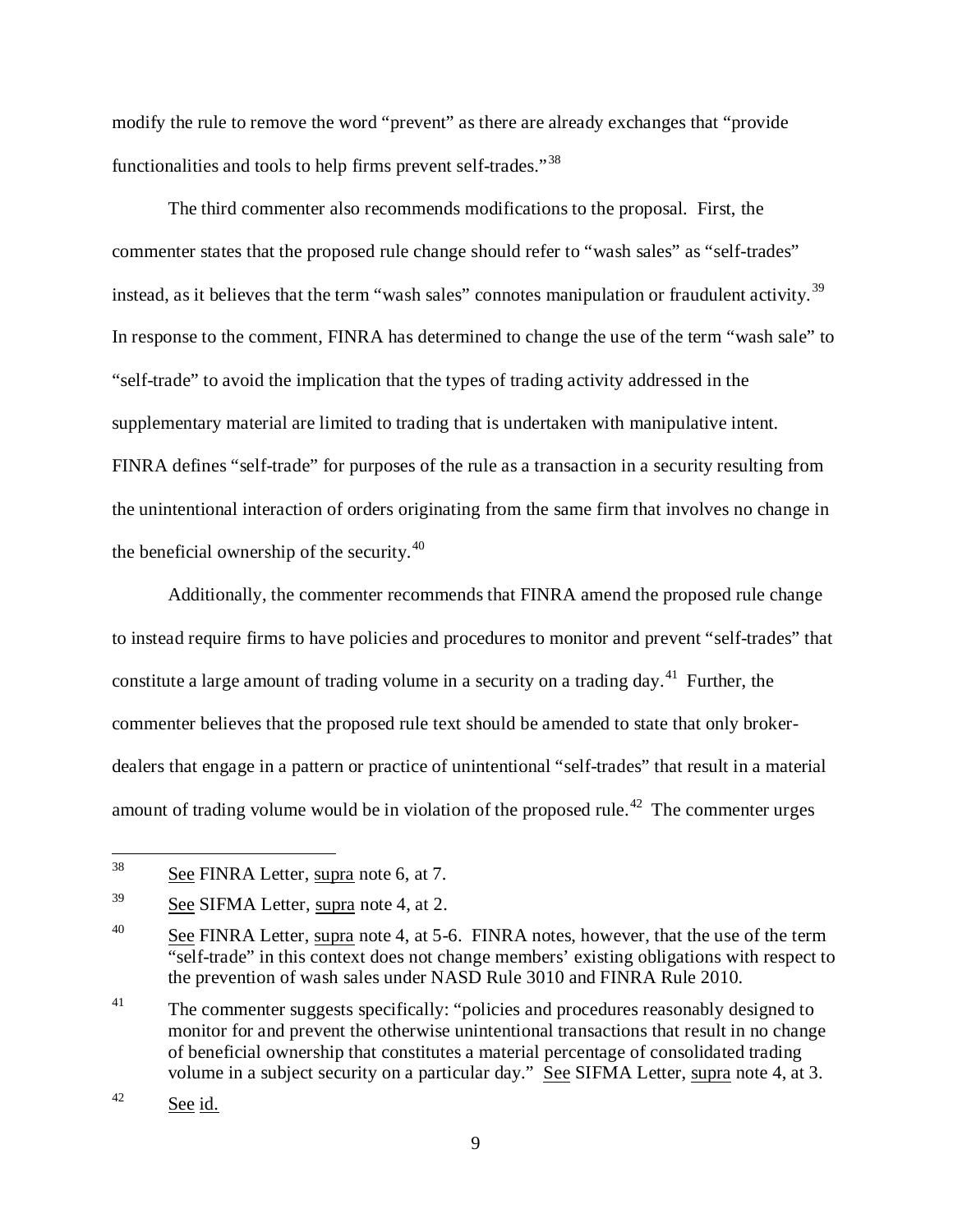that a firm that engages in "self-trades" on isolated trading days should not be in violation of the proposed rule if the firm then detects and rectifies the issue and takes preventative measures.<sup>43</sup> FINRA responded to this and other commenters who discussed the material percentage matter by stating that it does not believe the rule text should be limited to those transactions that have a material effect on the market because, in many instances, firms will not be able to know the ultimate effect self-trading has as it occurs. Rather, each individual firm should review its trading activity to assess any self-trading in which the firm has engaged and, where necessary, take appropriate action to prevent a pattern or practice of such activity from occurring going forward.<sup>44</sup> FINRA reiterated its view, however, that isolated self-trades are generally bona fide transactions, and that it is only when that type of trading activity accounts for a material percentage of the volume in a particular security that the self-trading activity results in potential misinformation that can adversely affect the price discovery process.<sup>45</sup> FINRA stated that it is amending the proposed rule to specifically note that firms' obligations are to prevent a pattern or practice of self-trades, and not all self-trades.<sup>46</sup>

Finally, the commenter requests that FINRA remove the broad presumption that all algorithms and strategies within the most discrete unit of an effective system of internal controls are related. According to the commenter, algorithms within a discrete unit may be unrelated, but may still effect unintentional "self-trades."<sup>47</sup> The commenter believes that the exclusion for unrelated algorithms should be a non-exclusive safe harbor allowing FINRA members to

 <sup>43</sup> See id.

<sup>&</sup>lt;sup>44</sup> See FINRA Letter, supra note 6, at 6.

<sup>45</sup> See id.

 $46$  See id., at 6-7.

<sup>47</sup> See SIFMA Letter, supra note 4, at 3.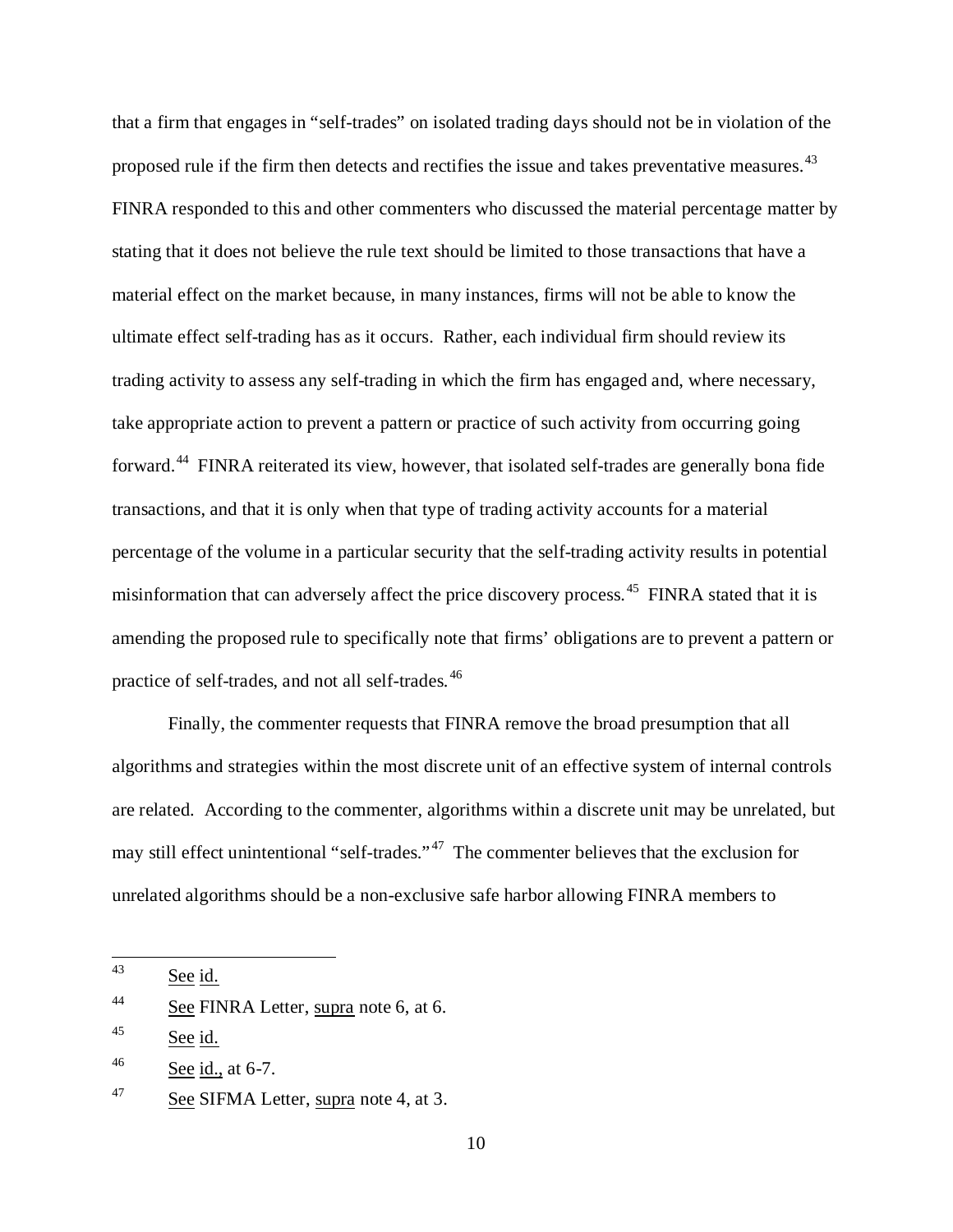"demonstrate their compliance by those means that best reflect their organization, rather than be limited to information barriers alone."<sup>48</sup> In its letter, FINRA stated that it believes that the presumption that algorithms within the most discrete unit of a firm's internal controls are related is valid, and that firms should be permitted to demonstrate their compliance and rebut this presumption.<sup>49</sup> FINRA proposed to remove from its proposed rule text the examples it provided of such related algorithms and trading strategies – specifically, those "within an aggregation unit, or individual trading desks within an aggregation unit separated by reasonable information barriers, as applicable" to avoid limiting the proposed rule to those examples.<sup>50</sup> However, FINRA believes that it is unlikely that a firm will be able to rebut the presumption that algorithms or trading strategies within an aggregation unit or individual trading desks within an aggregation unit separated by information barriers are in fact related.<sup>51</sup>

The commenter who opposes the proposal questions the effectiveness of the proposed rule change, noting that FINRA acknowledged in the proposal that certain wash sales cannot be prevented without explaining why this is the case.<sup>52</sup> The commenter expresses concern that FINRA would treat such activity as acceptable when FINRA has stated that it can result in a significant distortion of the trading volume in a security, which thereby misleads market participants.<sup>53</sup> The commenter argues that by not prohibiting this activity, the proposed rule change is contrary to the public interest,  $54$  and that firms that consistently engage in wash sale

 <sup>48</sup> See id.

<sup>49</sup> See FINRA Letter, supra note 6, at 5.

<sup>50</sup> See id.

 $51$  See id.

<sup>52</sup> See Anonymous Letter, supra note 4, at 1.

 $53$  See id., at 2.

 $54$  See id., at 3.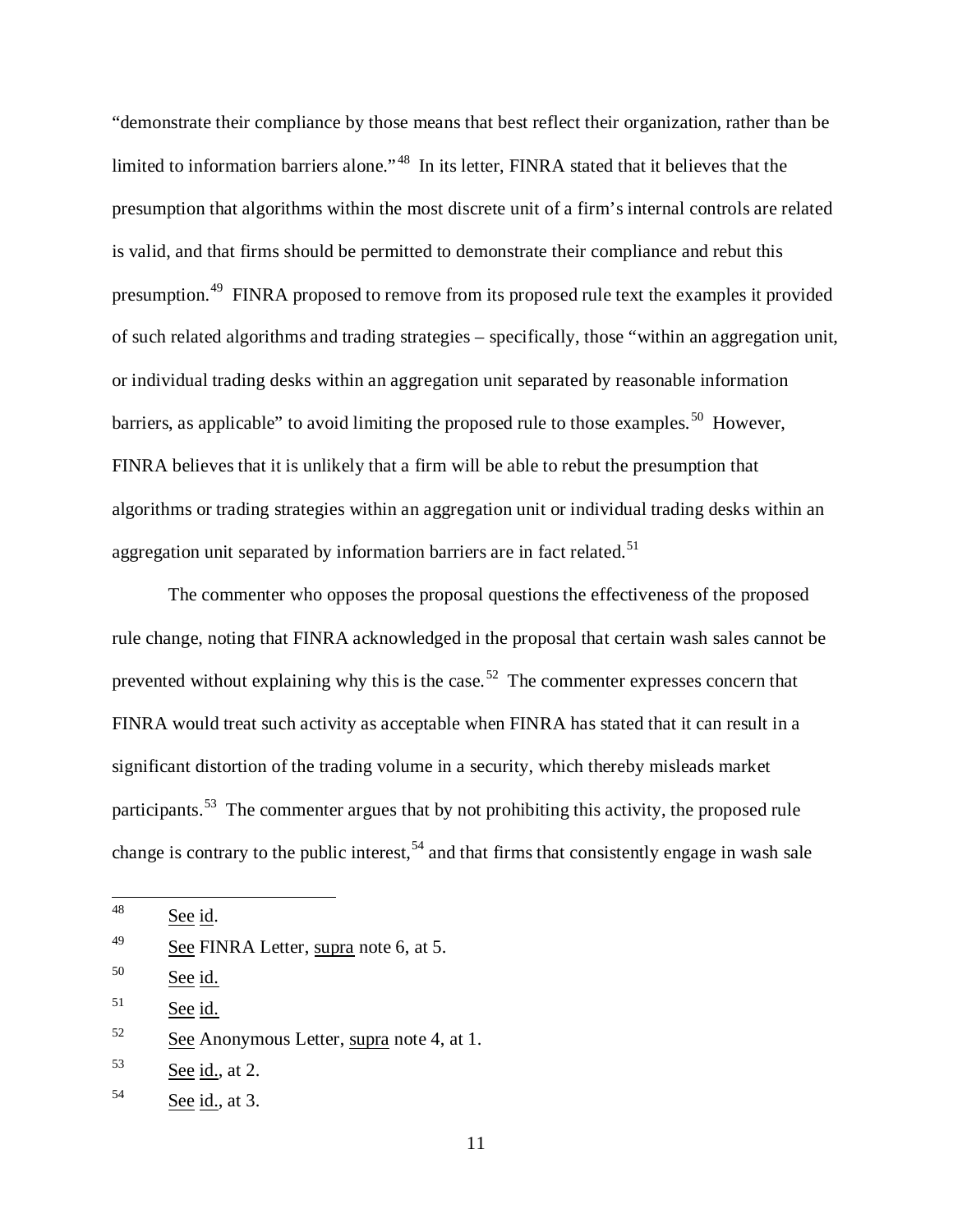activity should be required to incur the cost to prevent it, as the commenter notes that wash sales that occur on a regular basis are not mistakes, but the "predictable, direct result of conduct in which the  $\left[\text{f} \right]$  firms have chosen to engage."<sup>55</sup> The commenter suggests that FINRA revise its proposed rule to prohibit multiple algorithms within the same firm from effecting transactions with no change of beneficial ownership.<sup>56</sup> Finally, the commenter requests that FINRA explain how it currently, and in the future, will surveil for compliance with the proposed rule, <sup>57</sup> and notes that it is not clear in the proposal how FINRA will be able to conclude that these transactions were not carried out with manipulative or fraudulent intent.<sup>58</sup>

FINRA disagreed with the commenter, stating that the proposal will "take affirmative steps to address trading activity that is generally permitted…but that can potentially result in misinformation in the marketplace." 59 FINRA further stated that a reported trade with a firm on both sides in not per se illegitimate.<sup>60</sup> FINRA then noted, as stated in the proposal, that the proposed rule change is not meant to prevent all types of trading activity that result from separate strategies operating within a single firm.<sup>61</sup> FINRA explained that the proposal is meant to strike a balance between allowing a single firm to engage in separate trading activities and strategies (recognizing that this may result at times in self-trades) while ensuring firms have policies and

 $55$  See id., at 2.

<sup>56</sup> See id.

<sup>57</sup> See Anonymous Letter, supra note 4, at 1.

 $58$  See id., at 2.

<sup>59</sup> See FINRA Letter, supra note 6, at 3.

 $60$  See id. at 4.

<sup>61</sup> See id.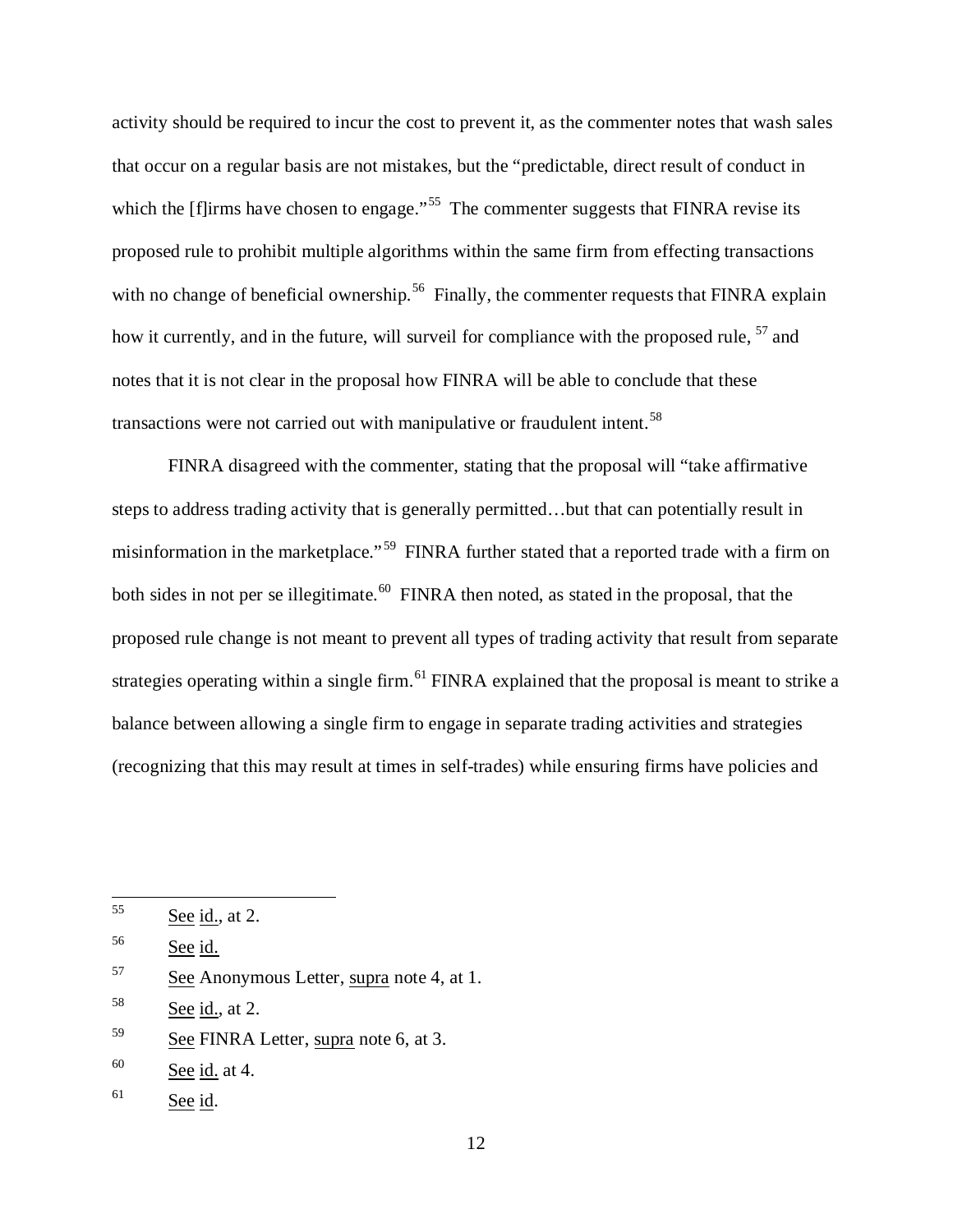procedures in place to identify and prevent patterns and practices of self-trades that may materially distort reported trade volume.<sup>62</sup>

# IV. Proceedings to Determine Whether to Approve or Disapprove SR-FINRA-2013-036 and Grounds for Disapproval under Consideration

The Commission is instituting proceedings pursuant to Section  $19(b)(2)(B)^{63}$  of the Act to determine whether the proposed rule change, as amended, should be approved or disapproved. Institution of such proceedings is appropriate at this time in view of the legal and policy issues raised by the proposed rule change. Institution of proceedings does not indicate that the Commission has reached any conclusions with respect to any of the issues involved. Rather, as described in greater detail below, the Commission seeks and encourages interested persons to provide additional comment on the proposed rule change, as amended, to inform the Commission's analysis of whether to approve or disapprove the proposal.

Pursuant to Section 19(b)(2)(B),  $^{64}$  the Commission is providing notice of the grounds for disapproval under consideration. In particular, Section  $15A(b)(6)^{65}$  requires that the rules of a registered securities association be designed, among other things, to prevent fraudulent and manipulative acts and practices, to promote just and equitable principles of trade, to remove impediments to and perfect the mechanism of a free and open market and a national market system and, in general, to protect investors and the public interest.

Currently, FINRA Rule 5210 prohibits a member from reporting a transaction unless it believes such transaction was bona fide, and Supplementary Material .01 clarifies that a member should not report a transaction unless such member knows or has reason to believe that the

 <sup>62</sup> See id.

 $^{63}$  15 U.S.C. 78s(b)(2)(B).

 $^{64}$  15 U.S.C. 78s(b)(2)(B).

<sup>&</sup>lt;sup>65</sup> 15 U.S.C. 78<u>o</u>-3(b)(6).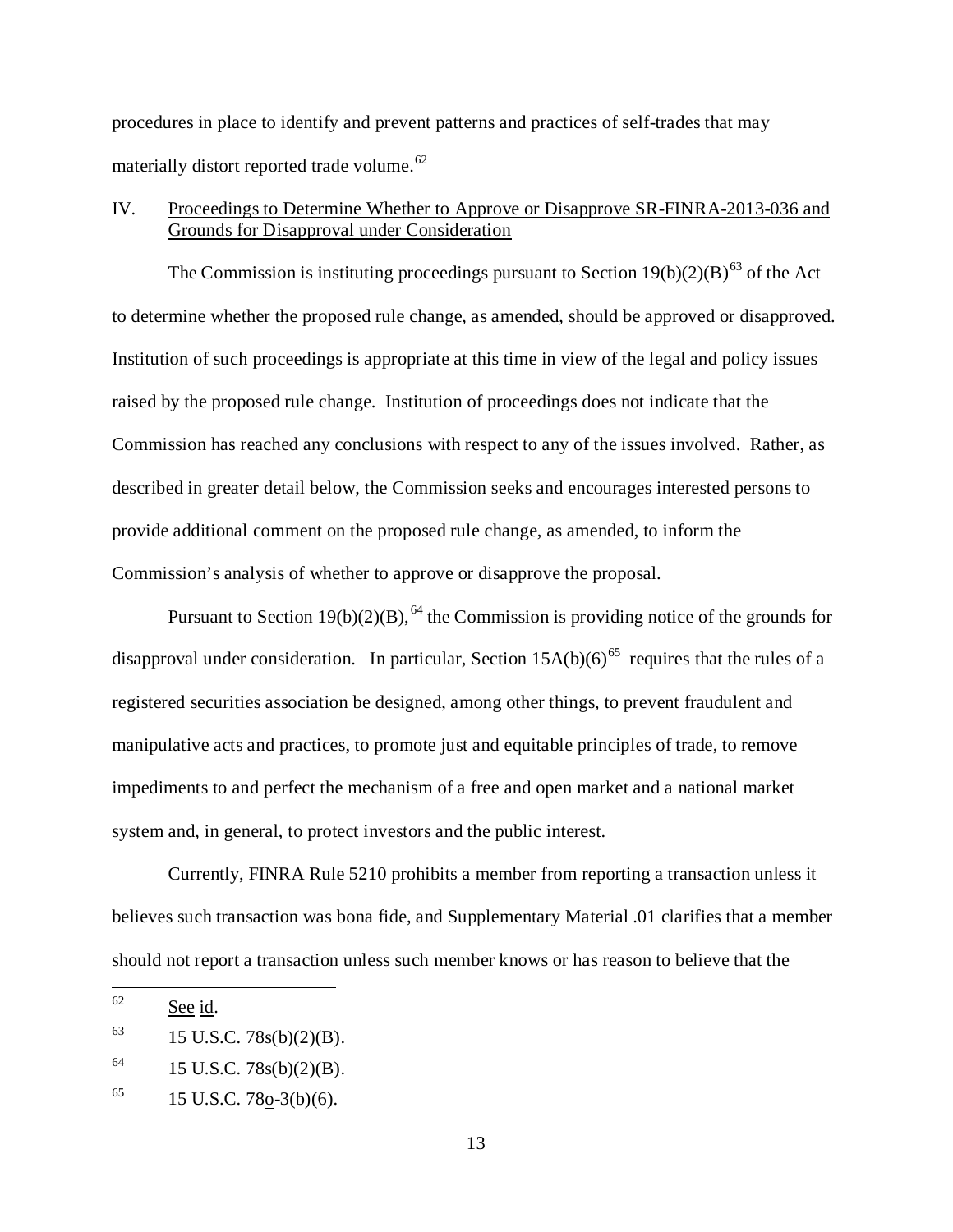transaction is bona fide. Through the proposed addition of Supplemental Material .02, as amended, FINRA appears to seek to create a presumption that "self-trades," defined as the unintentional interaction of orders originating from the same firm that involve no change in the beneficial ownership of the security, generally are bona fide. In fact, FINRA would expressly provide that transactions resulting from orders that originate from unrelated algorithms or separate and distinct trading strategies within the same firm would generally be considered bona fide self-trades. FINRA would require members to have policies and procedures reasonably designed to prevent a pattern or practice of self-trades resulting from orders originating from a single or related algorithms or trading desks. FINRA's rationale for this requirement is that, even if transactions are not undertaken with fraudulent or manipulative intent, they can create a misimpression of the level of legitimate trading interest and activity in a security, and could adversely affect the price discovery process. FINRA expresses concern that firms will continue to allow this type of trading to occur rather than incur the costs necessary to prevent it, even though significant misinformation may be disseminated to the marketplace.

Despite raising these serious concerns about self-trades, however, FINRA's proposal would appear to provide substantial flexibility with respect to the required policies and procedures, such that a significant number of self-trades could continue to be publicly reported. Although not formally part of the proposed rule text, FINRA expresses the view in its filing that only those firms that engage in a pattern or practice of effecting self-trades that result in a material percentage of the trading volume in a particular security would generally violate Rule 5210. In addition, the policies and procedures requirement would not apply at all to orders originating from "unrelated" algorithms or "separate and distinct" trading strategies, which are broad terms for which little guidance is provided by FINRA. Accordingly, the Commission is

14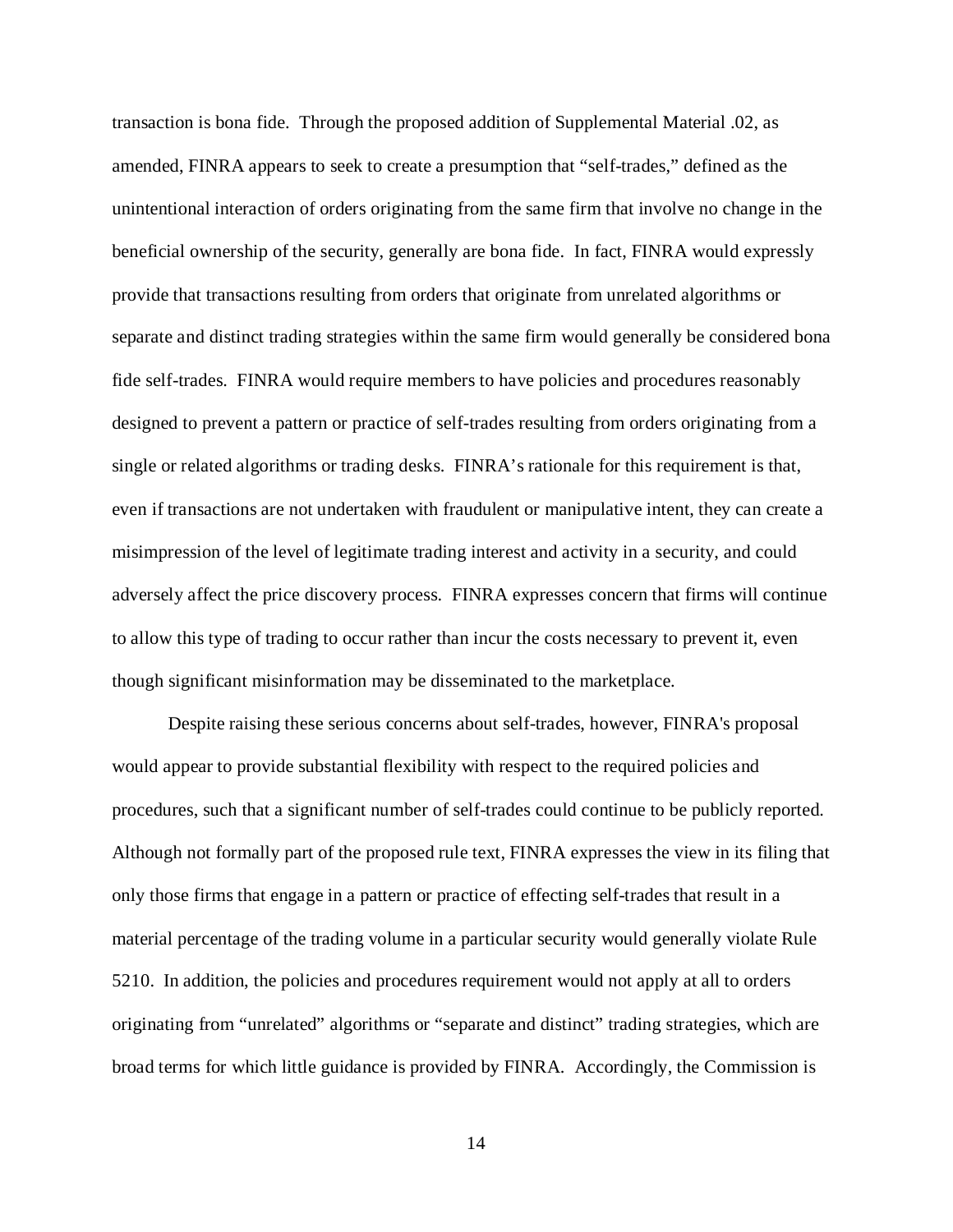concerned that the proposal may not achieve its stated purpose of addressing the identified problems associated with respect to self-trades, and therefore believes questions remain as to whether FINRA's proposal is consistent with the requirements of Section 15A(b)(6) of the Act.

In addition, the Commission notes that FINRA filed Amendment No. 1 and its response to comments on December 2, 2013, one day before the Commission was required to act on the proposed rule change. Although Amendment No. 1 seeks to address a number of concerns expressed by commenters, the Commission believes the institution of proceedings is appropriate to allow the Commission and commenters time to assess whether the amended proposal is consistent with the Act.

#### V. Procedures: Request for Written Comments

The Commission requests that interested persons provide written submissions of their views, data, and arguments with respect to the issues identified above, as well as any others they may have identified with the proposal. In particular, the Commission invites the written views of interested persons concerning whether the proposed rule change is consistent with Section 15A(b)(6) or any other provision of the Act, or the rules and regulations thereunder. Although there do not appear to be any issues relevant to approval or disapproval which would be facilitated by an oral presentation of views, data, and arguments, the Commission will consider, pursuant to Rule 19b-4, any request for an opportunity to make an oral presentation.<sup>66</sup>

<sup>&</sup>lt;sup>66</sup> Section 19(b)(2) of the Act, as amended by the Securities Acts Amendments of 1975, Pub. L. 94-29, 89 Stat. 97 (1975), grants the Commission flexibility to determine what type of proceeding – either oral or notice and opportunity for written comments – is appropriate for consideration of a particular proposal by a self-regulatory organization. See Securities Acts Amendments of 1975, Report of the Senate Committee on Banking, Housing and Urban Affairs to Accompany S. 249, S. Rep. No. 75, 94th Cong., 1st Sess. 30 (1975).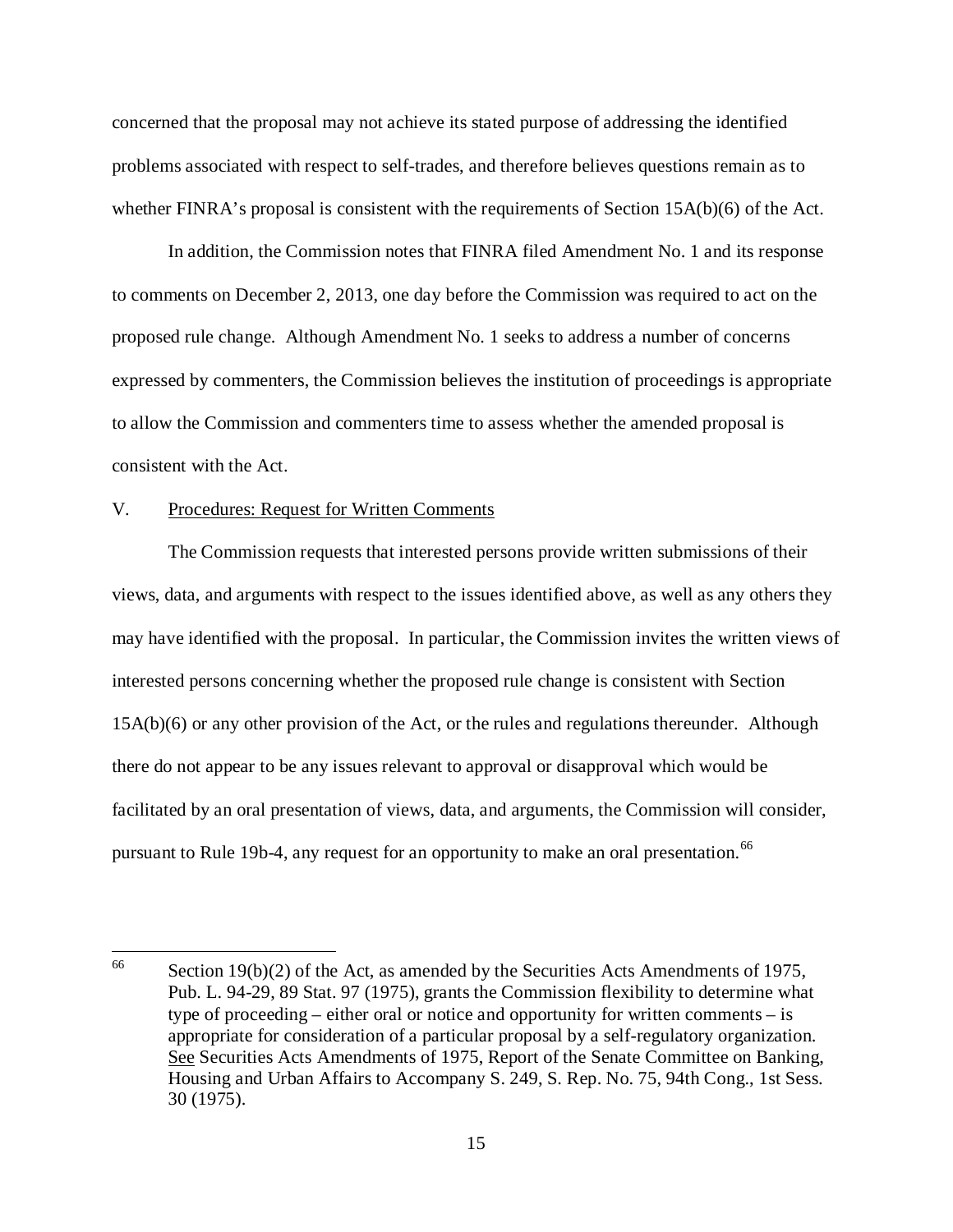Interested persons are invited to submit written data, views, and arguments regarding whether the proposed rule change should be approved or disapproved by [insert date 21 days from publication in the Federal Register]. Any person who wishes to file a rebuttal to any other person's submission must file that rebuttal by [insert date 35 days from publication in the Federal Register].

Comments may be submitted by any of the following methods:

### Electronic Comments:

- Use the Commission's Internet comment form (http://www.sec.gov/rules/sro.shtml); or
- Send an e-mail to rule-comments@sec.gov. Please include File Number SR-FINRA-2013-036 on the subject line.

#### Paper Comments:

• Send paper comments in triplicate to Elizabeth M. Murphy, Secretary, Securities and Exchange Commission, 100 F Street, NE, Washington, DC 20549-1090.

All submissions should refer to File Number SR-FINRA-2013-036. This file number should be included on the subject line if e-mail is used. To help the Commission process and review your comments more efficiently, please use only one method. The Commission will post all comments on the Commission's Internet website (http://www.sec.gov/rules/sro.shtml). Copies of the submission, all subsequent amendments, all written statements with respect to the proposed rule change that are filed with the Commission, and all written communications relating to the proposed rule change between the Commission and any person, other than those that may be withheld from the public in accordance with the provisions of 5 U.S.C. 552, will be available for website viewing and printing in the Commission's Public Reference Room, 100 F Street, NE, Washington, DC 20549, on official business days between the hours of 10:00 a.m.

16